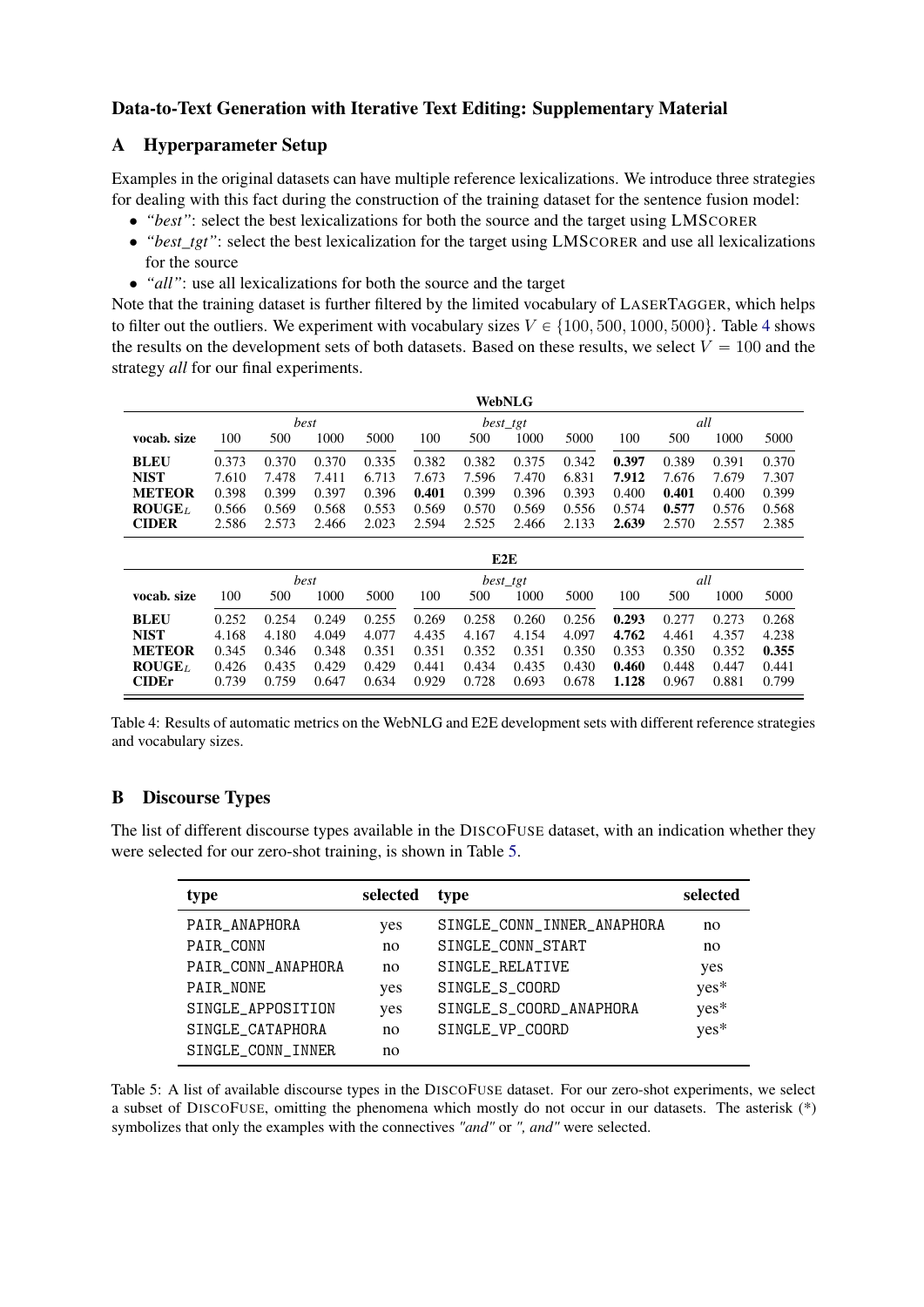## C Output Examples

Tables [7](#page-1-0)[–8](#page-1-1) show examples of outputs of our iterative sentence fusion method (with in-domain training) on both the E2E and WebNLG datasets. We show both instances that produce flawless output (Tables [6](#page-1-2) and [7\)](#page-1-0) and instances where our approach makes an error (Table [8](#page-1-1) and [9\)](#page-2-0). Table [10](#page-2-1) then illustrates the behavior of the zero-shot approach (without in-domain training data).

<span id="page-1-2"></span>

| <b>Triples</b> | (A Loyal Character Dancer, publisher, Soho Press); (Soho Press,                       |
|----------------|---------------------------------------------------------------------------------------|
|                | country, United States); (United States, leaderName, Barack Obama)                    |
| Step #0        | Soho Press is the publisher of A Loyal Character Dancer.                              |
| Step #1        | Soho Press is the publisher of A Loyal Character Dancer which can be found in the     |
|                | <b>United States.</b>                                                                 |
| Step #2        | Soho Press is the publisher of A Loyal Character Dancer which can be found in the     |
|                | United States where Barack Obama is president.                                        |
| Reference      | A Loyal Character Dancer is published by Soho Press in the United States where Barack |
|                | Obama is the president.                                                               |

Table 6: An example of correct behavior of the algorithm on the WebNLG dataset (newly added entities are underlined).

<span id="page-1-0"></span>

| <b>Triples</b>   | (Giraffe, area, riverside); (Giraffe, eatType, pub); (Giraffe,                                   |
|------------------|--------------------------------------------------------------------------------------------------|
|                  | familyFriendly, no); (Giraffe, food, Chinese); (Giraffe, near, Raja                              |
|                  | Indian Cuisine)                                                                                  |
| Step #0          | Giraffe serves French food and is not family-friendly.                                           |
|                  | $\rightarrow$ A template for the pair of predicates "eatType" and "family Friendly" is selected. |
| Step #1          | Giraffe serves French food in the riverside area and is not family-friendly.                     |
| Step $#2$        | Giraffe is a French pub in the riverside area that is not family-friendly.                       |
| Step #3          | Giraffe is a French pub in riverside that is not family-friendly. It is located near             |
|                  | Raja Indian Cuisine.                                                                             |
| <b>Reference</b> | Giraffe is a not family-friendly French pub near Raja Indian Cuisine near the riverside.         |

Table 7: An example of correct behavior of the algorithm on the E2E dataset (newly added entities are underlined).

<span id="page-1-1"></span>

| <b>Triples</b> | (Poland, language, Polish language); (Adam Koc, nationality,                         |
|----------------|--------------------------------------------------------------------------------------|
|                | Poland); (Poland, ethnicGroup, Kashubians)                                           |
| Step #0        | Polish language is one of the languages that is spoken in Poland.                    |
| Step #1        | Polish language is spoken in Poland, where Adam Koc is spoken.                       |
|                | $\rightarrow$ An incorrect expression is inserted.                                   |
| Step $#2$      | Polish language is spoken in Poland, where Adam Koc is spoken and Kashubians are an  |
|                | ethnic group.                                                                        |
| Reference      | The Polish language is used in Poland, where Adam koc was from. Poland has an ethnic |
|                | group called Kashubians.                                                             |

Table 8: An example of incorrect behavior of the algorithm on the WebNLG dataset (with the error underlined).